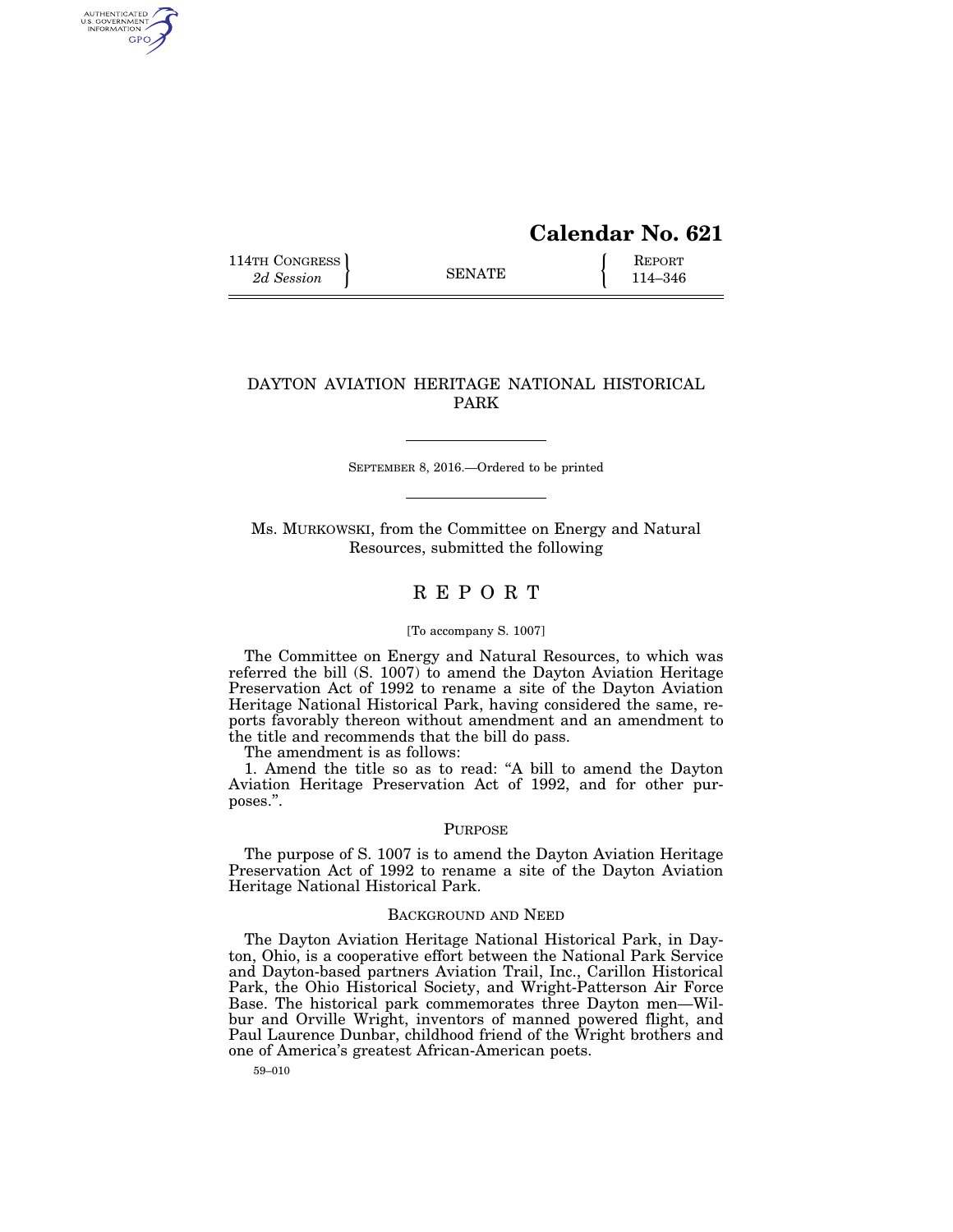There are multiple interpretive sites within the historical park to include the John W. Berry, Sr. Wright Brothers Aviation Center, which houses what is believed to be the largest collection of original artifacts associated with the Wright Brothers. Orville Wright designed and oversaw the exhibit installation at the site up until his death in 1948. The collection includes the original 1905 Wright Flyer III, the world's first practical plane built by the Wright brothers, flown at Huffman Prairie Flying Field, and the only plane to earn the title of National Historic Landmark. The center also includes a replica of the Wright Brothers bicycle shop, an original Wright brothers' Van Cleve bicycle, the wind tunnel, and tools the brothers built and used to research and invent successful manned flight. An object theater and various showcases, including the actual camera that took the historic photograph capturing the first successful flight over Kitty Hawk, are also among the many displays at the center.

The contributions of the Wright Brothers go far beyond Dayton, Ohio, as the life and times of these extraordinary individuals helped transform the nation as well as the entire world. The name change will more accurately reflect the national significance of the artifacts, stories, and history of the facility. The John W. Berry, Sr. Wright Brothers Aviation Center is privately owned and managed by Dayton History, a non-profit NPS-partner organization. Dayton History is renaming the site as the ''John W. Barry, Sr. Wright Brothers National Museum.'' S. 1007 simply updates the Dayton Aviation Heritage National Historical Park enabling legislation to reflect the new name of the museum.

#### LEGISLATIVE HISTORY

S. 1007 was introduced in the Senate by Senators Portman and Brown on April 20, 2015. The Subcommittee on National Parks held a hearing on S. 1007 on June 15, 2016.

In the House of Representatives, Representative Turner introduced similar legislation to S. 1007, H.R. 202, on January 7, 2015. The text of S. 1007 was incorporated into H.R. 4909, the National Defense Authorization Act for Fiscal Year 2017, which passed the House of Representatives on May 18, 2016.

The Committee on Energy and Natural Resources met in open business session on July 13, 2016, and ordered S. 1007 favorably reported as amended.

#### COMMITTEE RECOMMENDATION

The Senate Committee on Energy and Natural Resources, in open business session on July 13, 2016, by a majority voice vote of a quorum present, recommends that the Senate pass S. 1007, if amended as described herein.

#### COMMITTEE AMENDMENT

During its consideration of S. 1007, the Committee adopted an amendment to the title of the bill.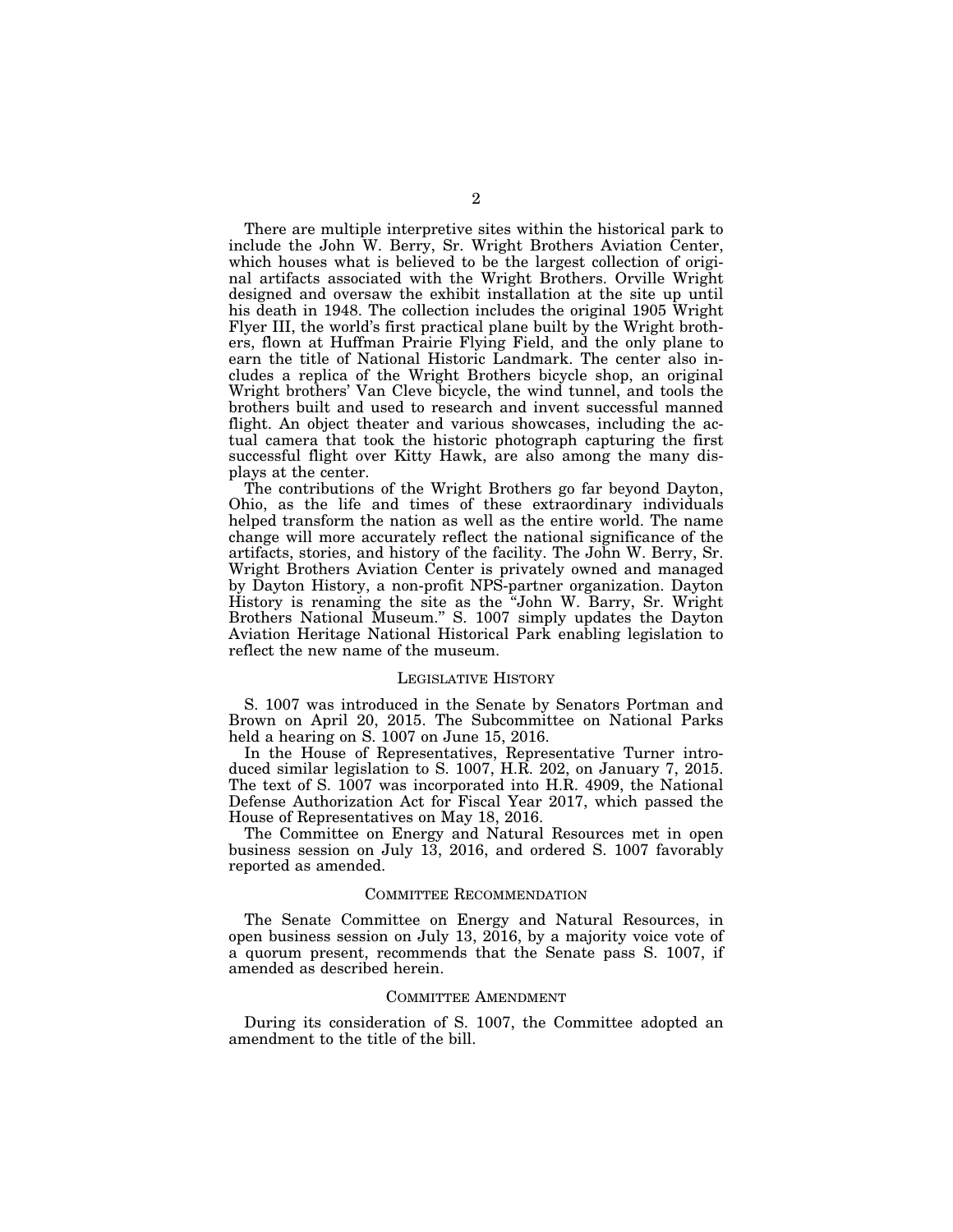### SECTION-BY-SECTION ANALYSIS

## *Section 1. Amendment to the Dayton Aviation Heritage Preservation Act of 1992*

Section 1 amends section  $101(b)(5)$  of the Dayton Aviation Preservation Act of 1992 by striking ''Aviation Center'' and inserting ''National Museum''.

## COST AND BUDGETARY CONSIDERATIONS

The following cost estimate of this measure has been provided by the Congressional Budget Office.

> U.S. CONGRESS, CONGRESSIONAL BUDGET OFFICE, *Washington, DC, August 29, 2016.*

Hon. LISA MURKOWSKI,

*Chairman, Committee on Energy and Natural Resources, U.S. Senate, Washington, DC.* 

DEAR MADAM CHAIRMAN: The Congressional Budget Office has prepared the enclosed cost estimate for S. 1007, a bill to amend the Dayton Aviation Heritage Preservation Act of 1992, and for other purposes.

If you wish further details on this estimate, we will be pleased to provide them. The CBO staff contact is Jacob Fabian.

Sincerely,

## MARK P. HADLEY (For Keith Hall, Director).

Enclosure.

## *S. 1007—A bill to amend the Dayton Aviation Heritage Preservation Act of 1992, and for other purposes*

S. 1007 would change the name of the John W. Berry Sr. Wright Brothers Aviation Center in Dayton, Ohio, to the John W. Berry Sr. Wright Brothers National Museum. Based on information provided by the National Park Service, CBO estimates that implementing the legislation would have no significant impact on the federal budget. CBO expects that the costs associated with replacing or revising signs and interpretive materials to reflect the new name would be done in conjunction with scheduled replacement and other routine maintenance. Enacting S. 1007 would not affect direct spending or revenues; therefore, pay-as-you-go procedures do not apply.

CBO estimates that enacting S. 1007 would not increase net direct spending or on-budget deficits in any of the four consecutive 10-year periods beginning in 2027.

S. 1007 contains no intergovernmental or private-sector mandates as defined in the Unfunded Mandates Reform Act and would not affect the budgets of state, local, or tribal governments.

The CBO staff contact for this estimate is Jacob Fabian. The estimate was approved by Theresa Gullo, Assistant Director for Budget Analysis.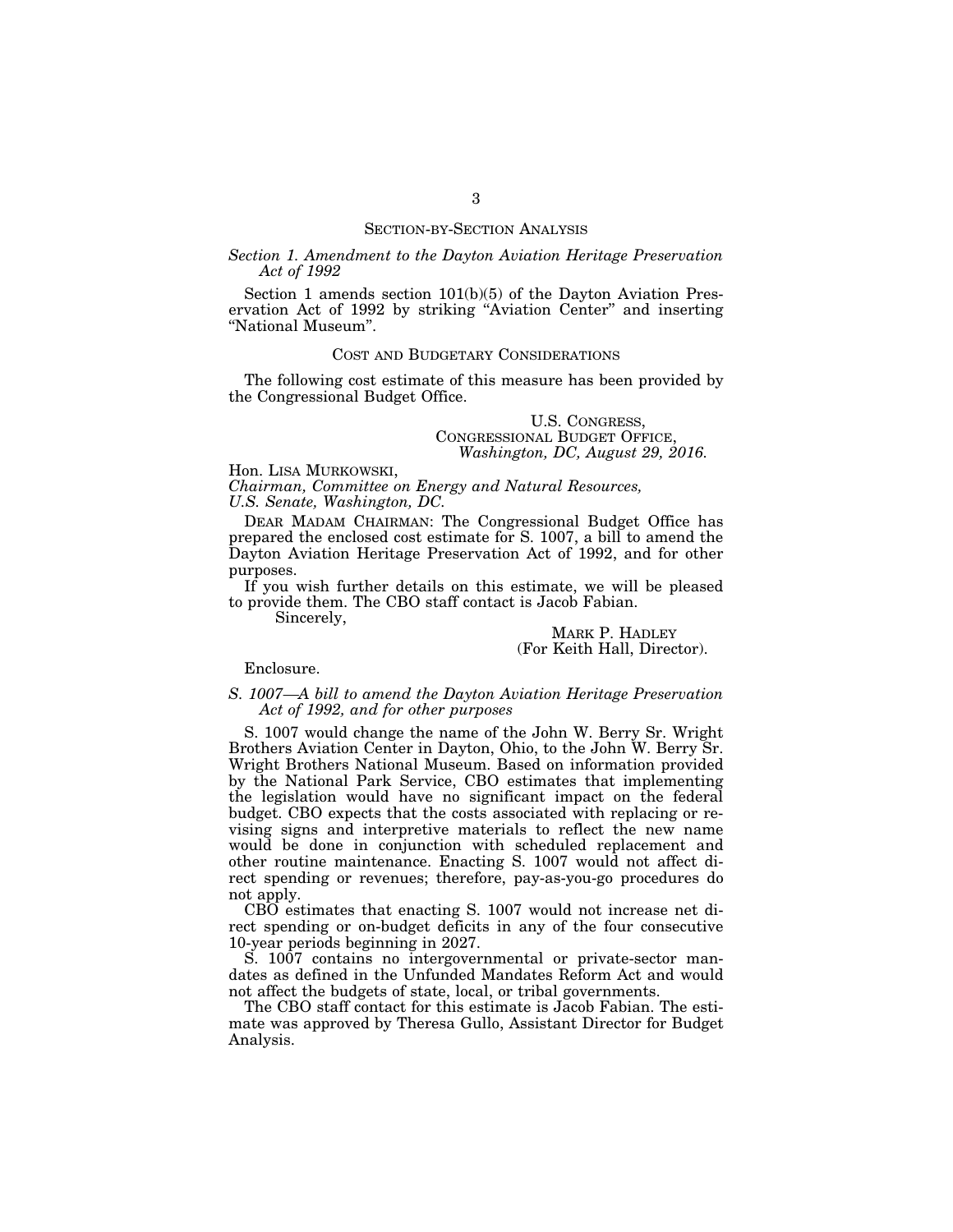#### REGULATORY IMPACT EVALUATION

In compliance with paragraph 11(b) of rule XXVI of the Standing Rules of the Senate, the Committee makes the following evaluation of the regulatory impact which would be incurred in carrying out S. 1007. The bill is not a regulatory measure in the sense of imposing Government-established standards or significant economic responsibilities on private individuals and businesses.

No personal information would be collected in administering the program. Therefore, there would be no impact on personal privacy.

Little, if any, additional paperwork would result from the enactment of S. 1007, as ordered reported.

### CONGRESSIONALLY DIRECTED SPENDING

S. 1007, as ordered reported, does not contain any congressionally directed spending items, limited tax benefits, or limited tariff benefits as defined in rule XLIV of the Standing Rules of the Senate.

## EXECUTIVE COMMUNICATIONS

The testimony provided by the National Park Service at the June 15, 2016, National Parks Subcommittee hearing on S. 1007 follows:

STATEMENT OF DR. STEPHANIE TOOTHMAN, ASSOCIATE DI-RECTOR, CULTURAL RESOURCES, PARTNERSHIPS AND SCIENCE, NATIONAL PARK SERVICE, U.S. DEPARTMENT OF THE INTERIOR

Mr. Chairman and members of the subcommittee, thank you for the opportunity to present the views of the Department of the Interior on S. 1007, a bill to amend the Dayton Aviation Heritage Preservation Act of 1992 to rename a site of the Dayton Heritage National Historical Park.

The Department does not object to S. 1007.

This bill would amend the enabling act for the Dayton Aviation Heritage National Historical Park (Park), a unit of the National Park System, to provide that the Park shall include a site known as the ''John W. Berry, Sr. Wright Brothers National Museum'' rather than the ''John W. Berry, Sr. Wright Brothers Aviation Center.''

The John W. Berry, Sr. Wright Brothers Aviation Center is managed by Dayton History, a not-for-profit partner of the NPS, as part of the Dayton Aviation Heritage National Historical Park. The center's exhibits focus on the Wright brothers' early printing and bicycle businesses, their family history, and their association with schoolmate, poet and author, Paul Laurence Dunbar. The center also houses the 1905 Wright Flyer III, the only airplane in the United States designated as a National Historic Landmark.

The facility that is the subject of this legislation is a private parcel within the boundary of the Park. It is a major attraction within Carillon Historical Park, a larger attraction owned and managed by Dayton History. Dayton History is planning to change the name of the facility from the John W. Berry, Sr. Aviation Center to the John W.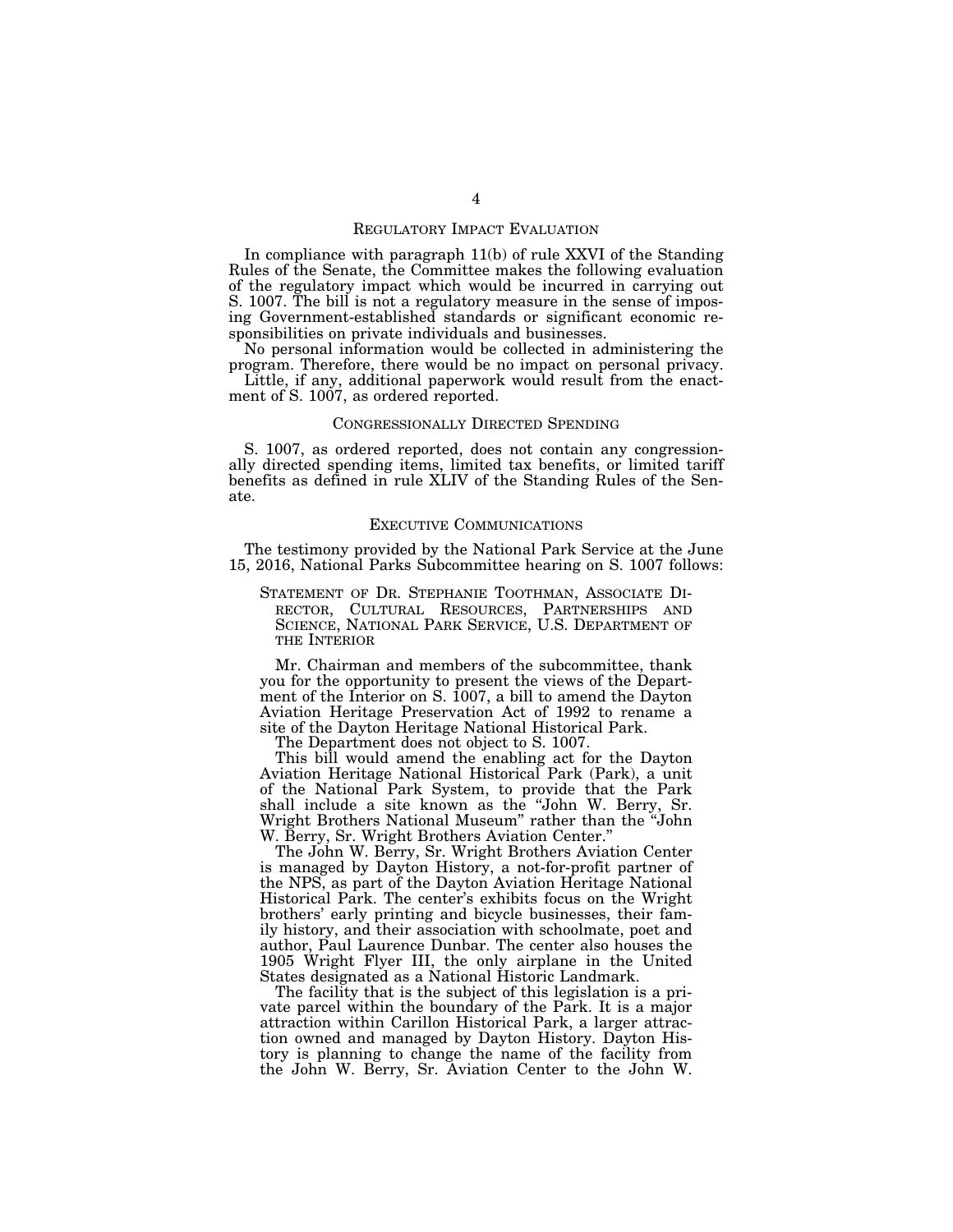Berry, Sr. National Museum. This bill would ensure that there is consistency between the actual name of the facility and the name used to identify it in the Park's establishing legislation, which designates the site within the Park.

If the committee moves forward with this legislation, the Department would recommend amending the title of the bill to more accurately reflect the bill's purpose. The bill does not rename the site; rather the bill amends the act to reflect the new name of the site that Dayton History will be giving it. We recommend the bill be titled "to amend the Dayton Aviation Heritage Preservation Act of 1992 to reflect the renaming of a site of the park.''

If this bill is enacted, the costs for the National Park Service would be minimal. We would need to modify or replace the park entrance sign and update interpretive materials, but these would be made in the course of normal replacement and updating of these items.

Mr. Chairman, this concludes my testimony. I would be happy to answer any questions you or other members of the subcommittee may have.

## CHANGES IN EXISTING LAW

In compliance with paragraph 12 of rule XXVI of the Standing Rules of the Senate, the Committee notes that no changes in existing law are made by the bill as ordered reported.

In compliance with paragraph 12 of rule XXVI of the Standing Rules of the Senate, changes in existing law made by the original bill, as reported, are shown as follows (existing law proposed to be omitted is enclosed in black brackets, new matter is printed in italic, existing law in which no change is proposed is shown in roman):

## **DAYTON AVIATION HERITAGE PRESERVATION ACT OF 1992**

\* \* \* \* \* \* \*

## **TITLE I—DAYTON AVIATION HERITAGE NATIONAL HISTORICAL PARK**

## \* \* \* \* \* \* \* **SEC. 101. ESTABLISHMENT OF THE DAYTON AVIATION HERITAGE NA-TIONAL HISTORICAL PARK**

\* \* \* \* \* \* \* (b) AREAS INCLUDED.— The park shall consist of the following sites, as generally depicted on a map entitled ''Dayton Aviation Heritage National Historical Park'', numbered 362–80,010 and dated September 1, 2000:

 $(1)$  A core parcel in Dayton, Ohio, which shall consist of the Wright Cycle Company building, Hoover Block, and lands between.

(2) The Setzer building property (also known as the Aviation Trail building property), Dayton, Ohio.